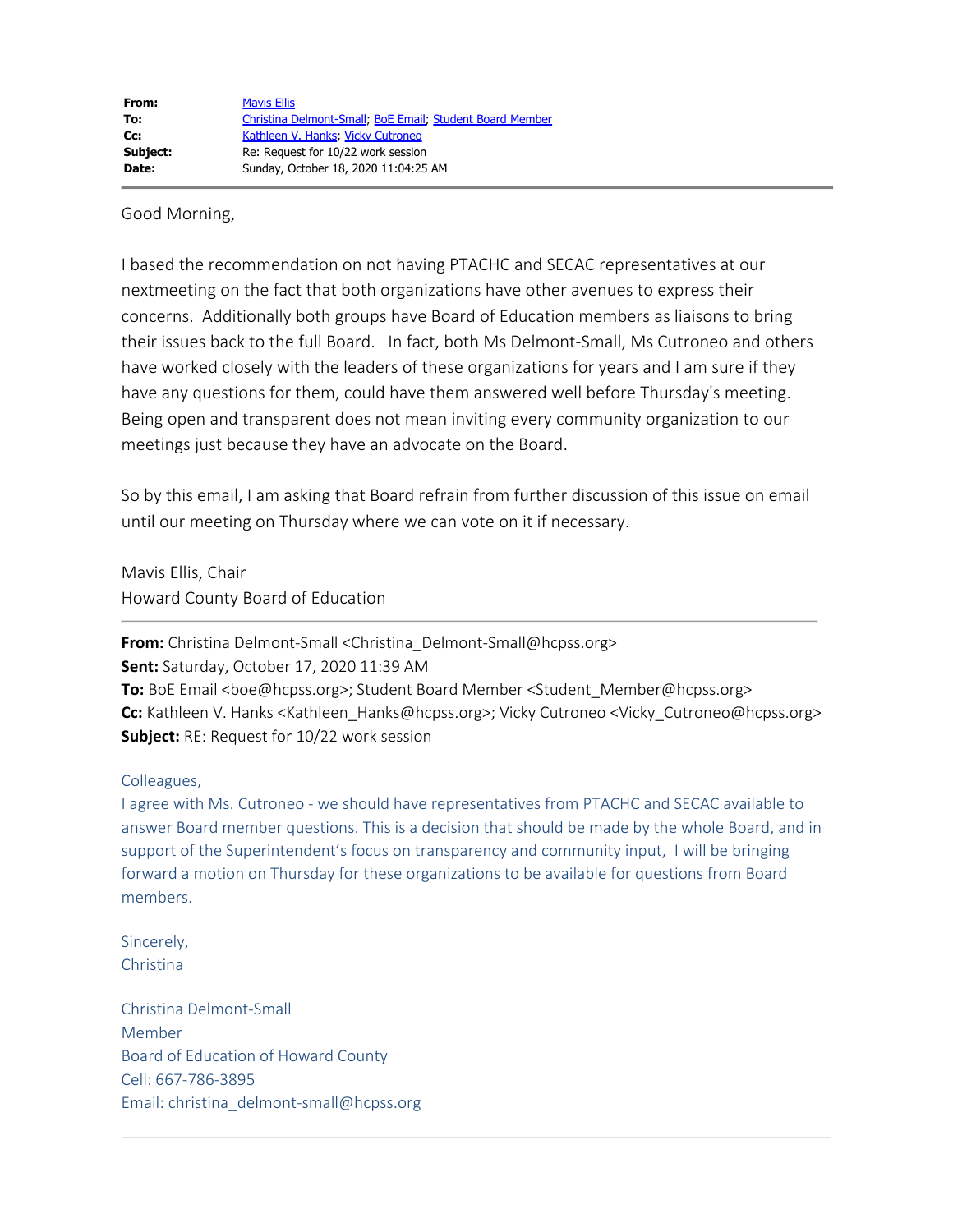**From:** Kathleen V. Hanks **Sent:** Friday, October 16, 2020 12:12 PM **To:** Vicky Cutroneo <Vicky\_Cutroneo@hcpss.org>; BoE Email <br/>boe@hcpss.org>; Student Board Member <Student\_Member@hcpss.org> **Subject:** Re: Request for 10/22 work session

Dear Ms. Cutroneo,

I am responding on behalf of Chair Ellis. Only union presidents will be invited to the work session. If you have further questions, please contact Ms. Ellis.

Have a great weekend!

Kathy Hanks Administrator Board of Education of Howard County Phone: 410-313-7194

**From:** Vicky Cutroneo <Vicky Cutroneo@hcpss.org> **Sent:** Thursday, October 15, 2020 11:55 AM **To:** BoE Email <br />
componed >>
; Student Board Member <<<<<a>
Student Member@hcpss.org>; Kathleen V. Hanks <Kathleen Hanks@hcpss.org> **Subject:** Request for 10/22 work session

Chair Ellis,

Along with Health Dept and Ms. Wagaman, respectfully requesting HCEA, HCAA, AFSCME, PTACHC and SECAC representation at 10/22 reopening work session so that they can be available to answer Board member questions if necessary.

Regards,

Vicky Cutroneo, Vice Chair Howard County Board of Education vicky\_cutroneo@hcpss.org Mobile: 443-364-0008